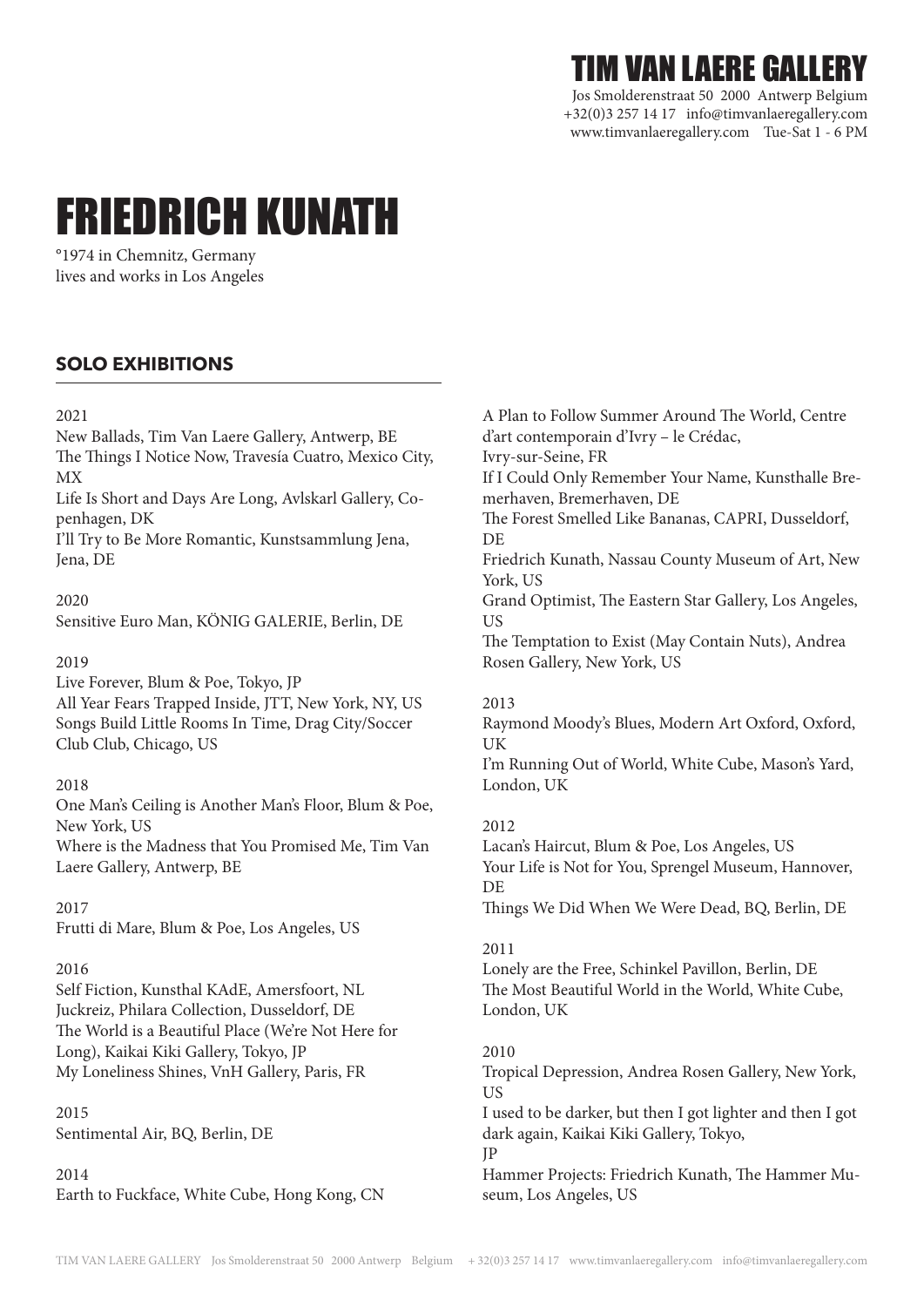Friedrich Kunath, Oehmen Collection, Kunstsaele Berlin, Berlin, DE

#### 2009

Hello Walls, BQ, Berlin, DE

7 x 14, Kunstalle Baden-Baden, Baden-Baden, DE Home wasn't built in a day, Kunstverein Hannover, Hannover, DE

#### 2008

Emoh, Blum & Poe, Los Angeles, US Rising vs. Setting, Aspen Art Museum, Aspen, US

#### 2007

Twilight, Andrea Rosen Gallery, New York, NY Forderpreistrager 2006: Friedrich Kunath, Kunst aus Nordrhein-Westfalen, Aachen-Kornelimünster, DE Warum, BQ, Cologne, DE

#### 2006

I have always been here before, Blum & Poe, Los Angeles, US

#### 2005

Friedrich Kunath, Andrea Rosen Gallery, New York, US

#### 2004

We Were the One Thing in the Galaxy God Didn't Have His Eyes on, Blum & Poe, Los Angeles, US

Our Endless Numbered Days, BQ, Cologne, DE

#### 2003

We Are Not As Far West As We Suppose We Are, The Bakery/Annet Gelink Gallery, Amsterdam, NL

#### 2002

Welcome Home Steve Curry, BQ, Cologne, DE Mise en Scene: Cureiux VI – Friedrich Kunath: When was the First Time You **Rea**lized the Next Time Would be the Last Time, Bonner Kunstverein, Bonn, DE

#### 2001

Peter Mertes Stipendium (with Thea Djordjadze), Bonner Kunstverein, Bonn, DE Friedrich Kunath: Videos, CHAUSSE 37, Berlin, DE

#### 2000

One Day It Will All Make Sense, The Modern Institute, Glasgow, UK

#### 1998

Why Are My Friends Such Finks, BQ, Cologne, DE

# **GROUP EXHIBITIONS**

#### 2022

Schurend Paradijs, Kunsthal Kade, Amersfoort, NL

#### 2021

The Emerald Tablet, Jeffrey Deitch, Los Angeles, CA, US Shape of an Image, curated by Sasha Bogojev, Woaw Gallery, Hong Kong, CN Parallel Worlds, Nassima Landau, Tel Aviv, IL Inaugural Exhibition, König Galerie, Seoul, KR

#### 2020

Enjoy and Take Care, Tim Van Laere Gallery, BE 5,471 miles, Blum & Poe, Los Angeles, CA, US 36 Paintings, Harper's Books, East Hampton, NY, US Friend of Ours, organized by Benjamin Godsill and Joel Mesler, Rental Gallery, East Hampton, NY, US L.A., MAKI Collection, Tennoz, Tokyo, JP

#### 2019

Live Forever, Tim Van Laere Gallery, Antwerp, BE The Last Waltz (For Leon), Tim Van Laere Gallery, Antwerp, BE Selections from the Marciano Collection, Marciano Art Foundation, Los Angeles, US A New Age: Concerning the Spiritual in Art, Tel Aviv Museum of Art, Tel Aviv, IL Die Rückkehr des Pre Bell Man: Nam June Paik und zeitgenössische Medienkunst aus der Medienkunst aus der Sammlung von Kelterborn, Museum für Kommunikation Frankfurt, DE Golden Hour, MuMo, Paris, FR Some Tress, organised by Christian Malycha, Nino Mier Gallery, Los Angeles, US Reflections, organised by Matt Black, Gana Art Center, Seoul, KR

#### 2018

This is a Pipe: Realism and the Found Object in Contemporary Art, Shane Campbell Gallery, Chicago, IL Cliché, Almine Rech Gallery, New York, US LA Friends Part 1, Rental Gallery, East Hampton, US FOUR ROOMS, Blum & Poe, New York, US Under the Night Sky, Albertz Benda, New York, US

#### 2017

Horror Vacui, or The Annihilation of Space, curated by Shane Campbell, Misako & Rosen, Tokyo, JP Form and Volume, CFHILL, Stockholm, SE

#### 2016

Self-Fiction: David Altmejd & Friedrich Kunath, Kunsthal KAdE, Amersfoort, NL Mount Analogue, Performance Ski, Aspen, US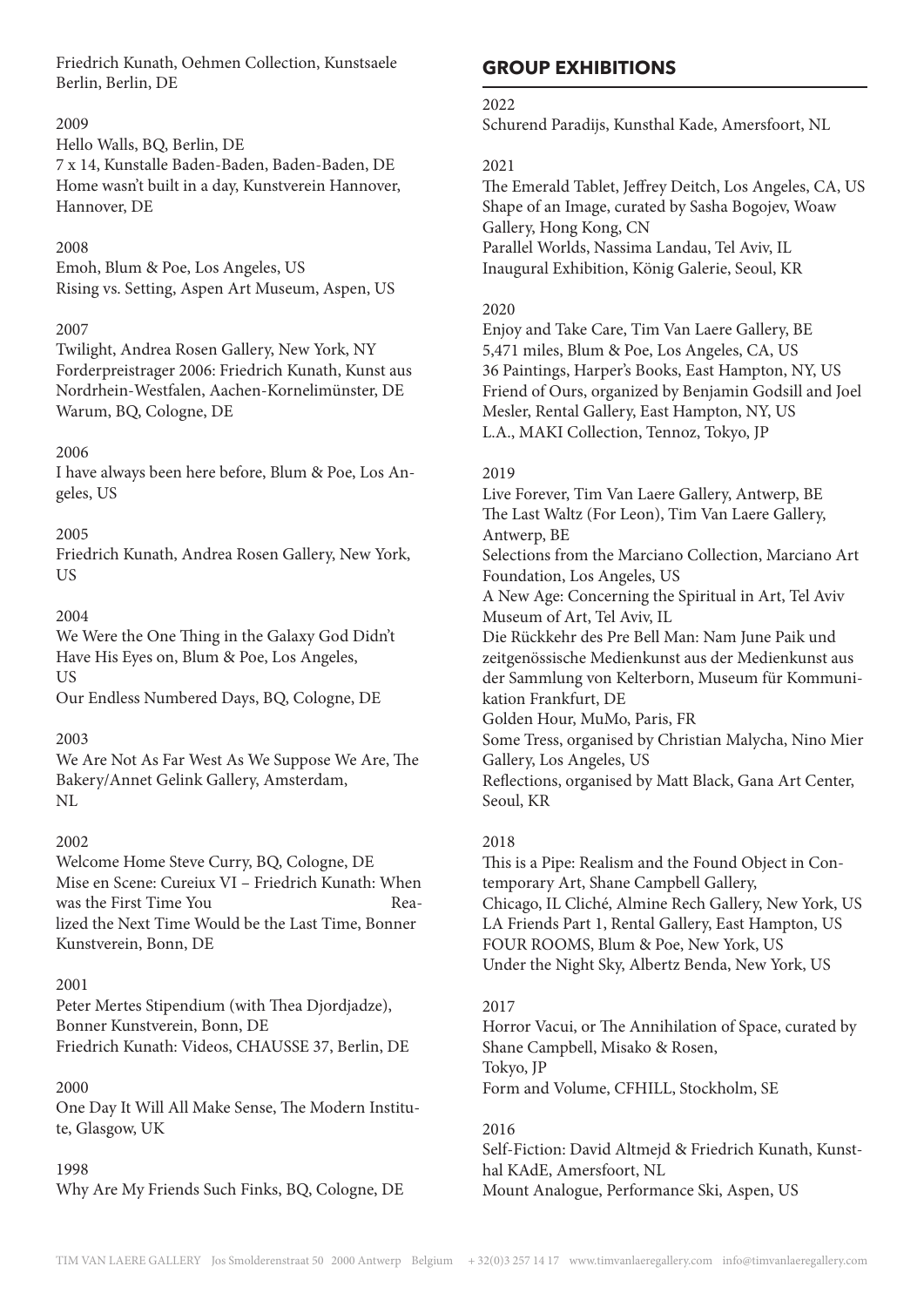Takashi Murakami's Superflat Collection: From Shōhaku and Rosanjin to Anselm Kiefer, Yokohama Art Museum, Yokohama, JP Tomorrow is a long time, Tim van Laere Gallery, Antwerp, BE Group show, M+B, Los Angeles, US Juxtapoz x Superflat, Pivot Art + Culture, Seattle, WA; traveled to Vancouver Art Gallery, Canada Giles, Gagosian Gallery, Athens, GR Human Condition, curated by John Wolf, Los Angeles Metropolitan Medical Center, Los Angeles ,US L.A. Exuberance: New Gifts by Artists, Los Angeles County Museum of Art, Los Angeles, US

#### 2015

If You Leave Me Can I Come Too?, Hunter East Harlem Gallery, New York, US My wife does the dishes, I do the revolution, Kimmerich, Berlin, DE

Oh, of course, you were berry picking, Galerie Drei, Cologne, DE

Second Chances, Aspen Art Museum, Aspen, US

# 2014

FIRE!, Venus Over Manhattan, New York, US New Image Painting, Shane Campbell Gallery, Chicago, US

Lone Tree, Marlborough Chelsea, New York, US

#### 2013

À triple tour: oeuvres de la collection Pinault, Centre des Monuments Nationaux, La Conciergerie, Paris, FR

Set Pieces, Cardi Black Box, Milan, IT

The Hope of Wrecks, Museum of St Albans, Hertfordshire, UK

More Young Americans, L'Enclos des Bernardins, Hôtel de Miramion, Paris, FR

Transforming the Known: Works from the Bert Kreuk Collection, Gemeente Museum Den Haag, The Hague, NL

# 2012

Funny, FLAG Art Foundation, New York, US

Other Voices, Other Rooms, Wentrup Projects, Copenhagen, DK

Schach Matt, Märkisches Museum Witten, Witten, DE The Residue of Memory, Aspen Art Museum, Aspen, US

Death Can Dance, Townhouse, Zurich, CH

Stiftung Schloss Dyck, Juechen, DE

Wonderful – Humboldt, Krokodil & Polke, Die Olbricht Collection, me Collectors Room Berlin,

Berlin, DE

You Should've Heard Just What I Seen, Riverview School, East Sandwich, US

2011 Always, Sometimes, Often, Never, Gagosian, Beverly Hills, US Midnight Party, Walker Art Center, Minneapolis, US Herzliya Biennial, Herzliya, IL Gesamtkunstwerk, Saatchi Gallery, London, UK Deserteure, Kunstpavillon, Innsbruck, AT Always, Sometimes, Often, Never, Gagosian, Beverly Hills, US MärklinWorld, Kunsthal KAdE, Amersfoort, NL The Second Strike, 3rd Herzliya Biennial of Contemporary Art, Tel Aviv and Jerusalem, IL Il Mondo vi Appartiene (The World Belongs to You), Palazzo Grassi, Venice, IT Dwelling, Marianne Boesky, New York, US Captain Pamphile, Deichtorhallen Museum, Hamburg, DE Human Nature: Contemporary Art from the Collection, Los Angeles County Museum of Art, Los Angeles, US Painting... EXPANDED, Berezdivin Collection - Espacio 1414, PR MIAC III Away From the Horde, Miami-Dade Public Library System, Miami, USBS-VISITE, Rebenpark, Braunschweig, DE Watercolour, Tate Britain, London, UK

## 2010

The Library of Babel / In and Out of Place, Projectspace 176, Zabludowicz Collection, London, UK Kurt, Seattle Art Museum, Seattle, US Kupferstichkabinett: Between Thought and Action, White Cube, London, UK Captain Pamphile, Städtische Galerie Waldkraiburg, Waldkraiburg, DECountry Music, Blum & Poe, Los Angeles, US The Library of Babel / In and Out of Place, Zabludowicz Collection, Projectspace 176, London, UK Also on View, Andrea Rosen Gallery, New York, US Larger than Life—Stranger than Fiction, Triennial Kleinplastik, Fellbach, DE

Saw It, Loved It, Museum Ludwig, Cologne, DE

# 2009

Play, Galeria Monica de Cardenas, Milan, IT Grin & Bear It: Cruel Humor in Art and Life, Lewis Glucksman Gallery, University College Cork, Cork, IE 15th Anniversary Inaugural Group Exhibition, Blum &

Poe, Los Angeles, US

# 2008

The Eternal Flame, Kunsthaus Baselland, Basel, CH Life on Mars: the 55th Carnegie International, Carnegie